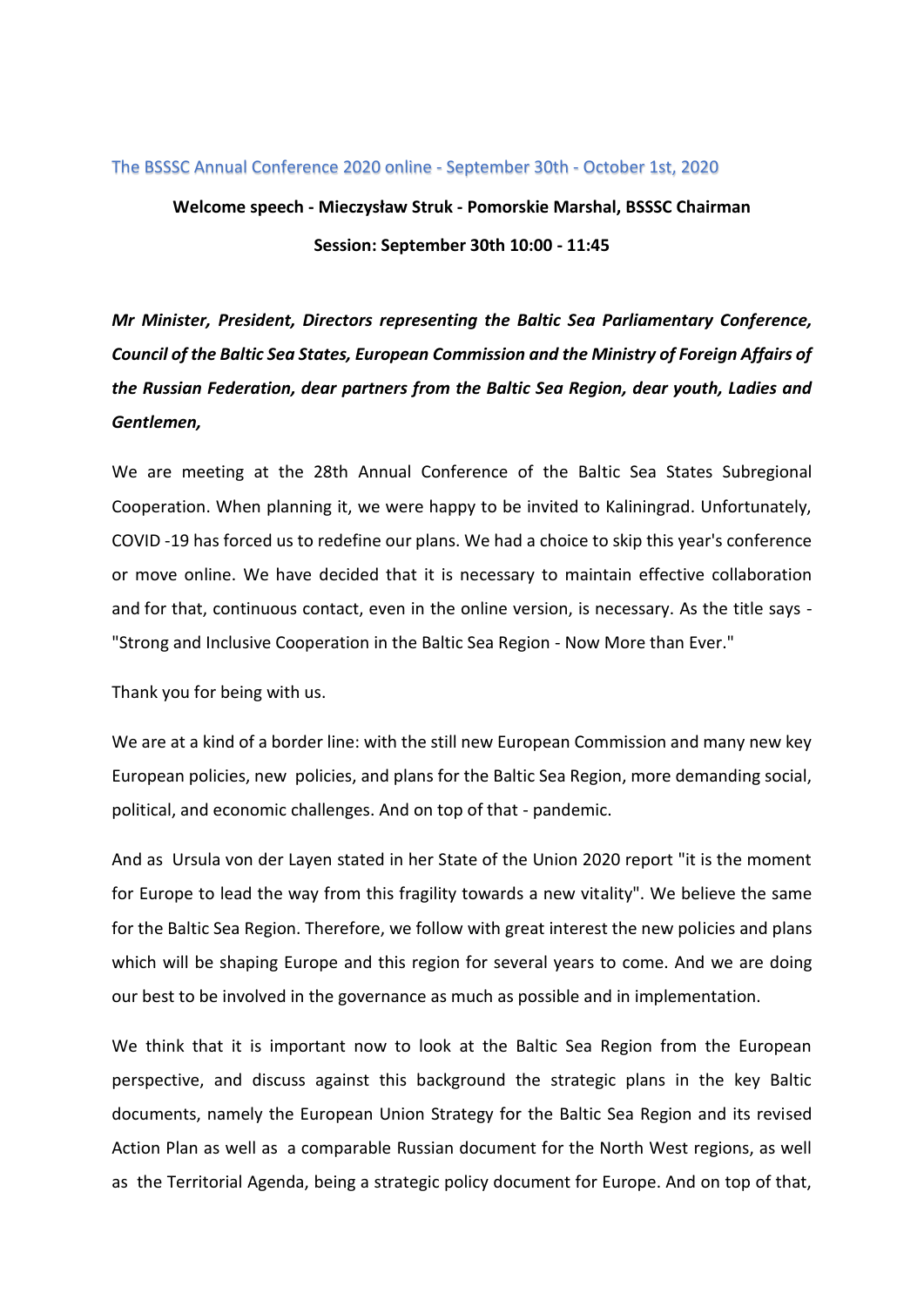we believe it would be important to look at the highlights of the Interreg programs and projects and on basis of the experience till now, discuss the ideas and plans for future cooperation.

When looking at the EU policies we welcome the updated green targets and the path towards a digital decade of Europe and in this connection appreciate the European Digital Strategy hoping it will support innovative solutions, smart development, and job creation.

European Green Deal is a very ambitious package indeed. But, we do need it to save the Planet Earth for generations to come. And it is promising to see the results of the Eurobarometer Survey of March of this year.

94% surveyed citizens in all the EU Member States say protecting the environment is important to them;

91% of citizens state that climate change is a serious problem in the EU;

78% of respondents believe that environment has a direct influence on their daily life and health.

The survey also examined attitudes to the clothing industry and found high levels of concern on how we produce, transport, and use.

This gives us the right, as I see it, to go the ambitious path. But, at the same time, we have to improve education, information, and promotion of our goals and reasons for them. We definitely have to strengthen trust in scientific research and improve critical thinking.

The quoted results also prove that our choice of parallel sessions on circular economy with the stress put on the fashion sector and on plastics polluting the sea has been the right one. We hope to learn more about the New Circular Economy Action Plan, too.

As the Cohesion Policy is at the centre of the green and digital recovery, no wonder it is so important also to us - the regional level. We welcome the reinforcement of the Cohesion Policy and will appreciate a more decentralised approach. We have received with appreciation the REACT - EU initiative of 55 billion euro. I am proud to say that at the October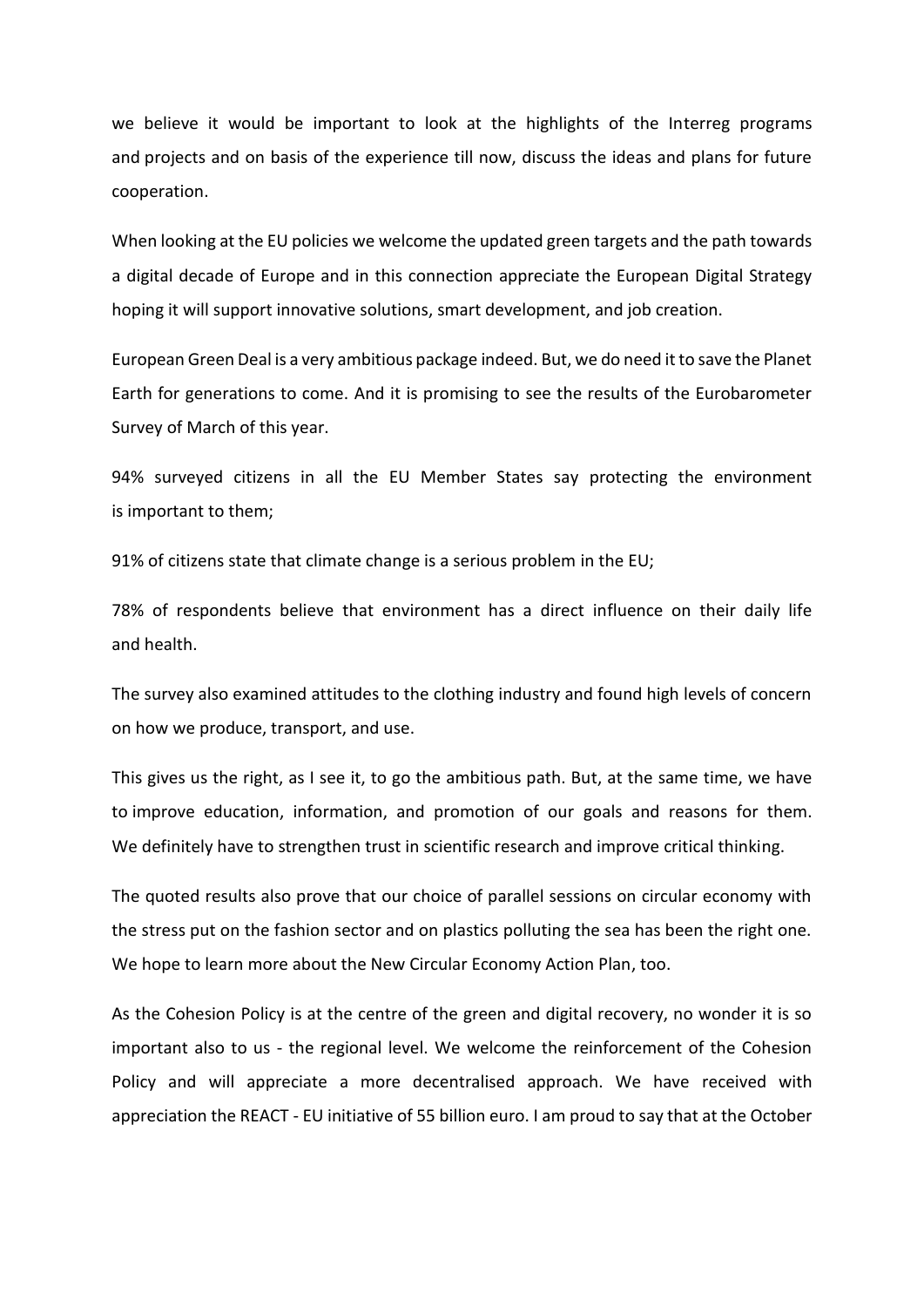session of the Committee of the Regions I am presenting our opinion on the REACT - EU package.

Talking about cohesion we are looking forward to the new Territorial Agenda 2030 with its two objectives of Just and Green Europe about which we will hear more tomorrow and which hopefully will help us achieve a more inclusive and sustainable future. We are looking forward to the strong role of regional and local actors in it.

Territorial cohesion and development require adequate transportation solutions and in this respect, we welcome the new Sustainable and Smart Mobility Strategy. Again we will hear more during one of the parallel sessions still today.

Just after the introductory part, we will hear about the European Union Strategy for the Baltic Sea Region and its revised Action Plan and hopefully also some comments on how this document relates to the strategic plans of the Russian Federation - an important neighbour within our common Baltic. Again, we strive for as strong a role of regional authorities in both implementation and governance as possible. I will not go farther on this issue now - we have a better speaker on that in the second part today. I will only mention that we are looking forward to the Annual Forum of the EU Strategy for the Baltic Sea Region in October. We find very promising the idea of having the multidisciplinary workshops and teams around them. We are looking forward to the results and are pleased that the BSSSC is a part of the discussion.

At this point, I definitely need to mention the Council of the Baltic Sea States and the Baltic Sea Parliamentary Conference - we cherish to be your partner organisations. I only wish we could really meet face to face to discuss common plans and ideas. Online mode is appreciated and helpful but definitely cannot replace real-life contact.

We appreciate the CBSS reform process and are looking forward to the Vilnius Declaration to be due this December.

We, the BSSSC, are thrilled to be a part of the Baltic Sea Youth Platform - initiative born during the BSSSC Youth Camp and implemented under the leadership of CBSS in cooperation with other Baltic Sea Region organisations. Our BSSSC network and the youth have done our best to contribute to the joint programme which is to be a part of the Youth Event just within the